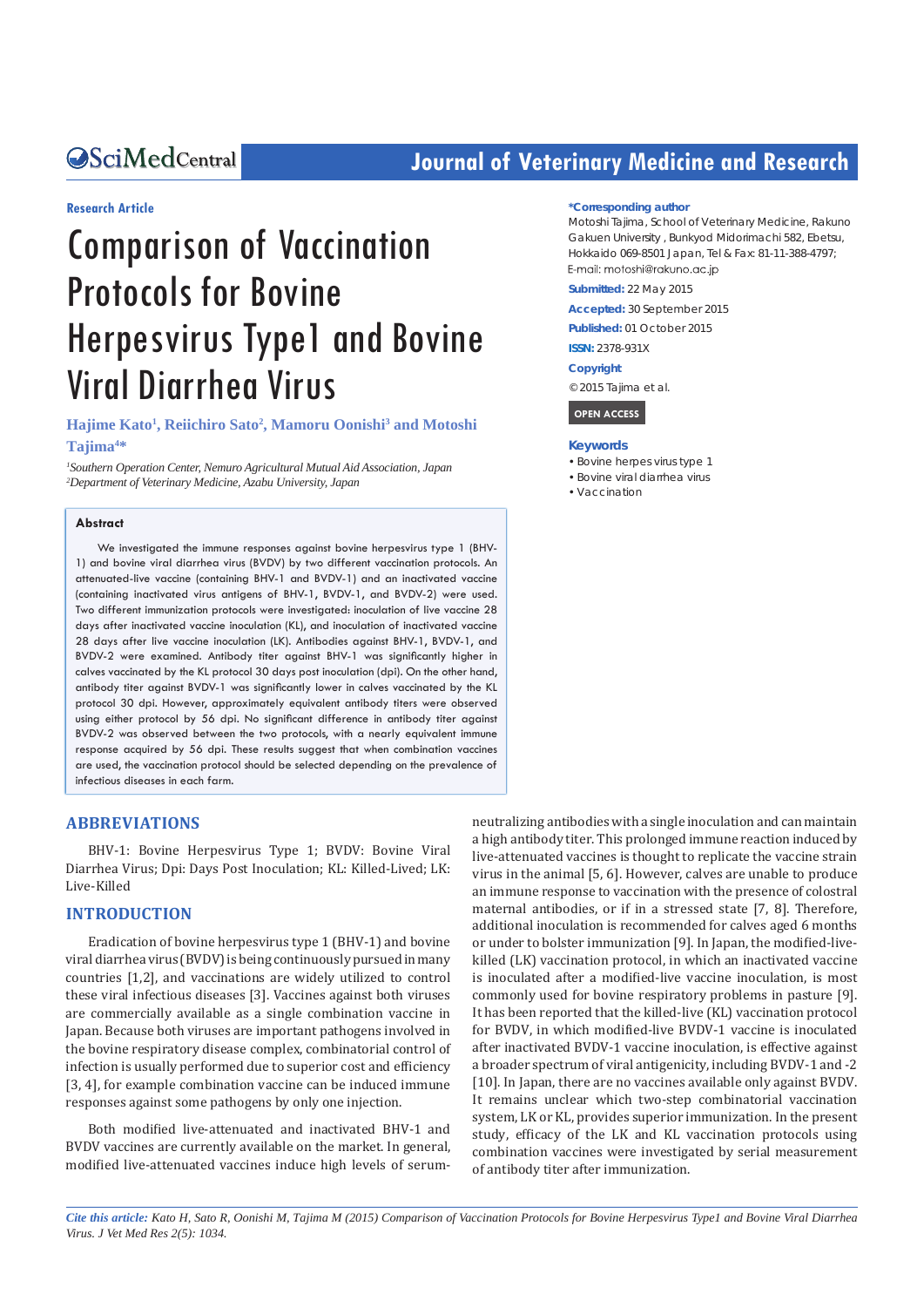# **MATERIALS AND METHODS**

#### **Experimental animals**

Ten 3- or 4-month-old female Holstein calves were used in this study. All calves had been given 4 L of colostrum by stomach tube within 4 h of birth, and individually fed in a calf hutch at our farm. The calves were not exposed to calves or cows from other farms. There were approximately 400 adult cows, including 300 milking cows and 100 heifers, and 50 calves, present at our farm during the study, with no introduction of new cows to the farm in the 11 years prior to the start of the present study. All cows were born in the present farm and vaccinated when 3-monthsold or older using attenuated-live vaccine against BHV-1 and BVDV-1. Except for the 10 present experimental calves, all cows were inoculated using live vaccine. The 10 calves were almost the same birthday. They were fed under the same natural conditions such as environment, climate, and food and so on during the observation period. This study was conducted according to the guidelines of the Experimental Animal Research Committee of Rakuno Gakuen University.

#### **Vaccination protocol**

Five 4-month-old calves were inoculated with a multivalent inactivated vaccine containing BHV-1, BVDV-1 and BVDV-2 antigens (adjuvant added; Stockguard 5, Pfizer Japan Inc. (Zoetis Japan Inc.), Tokyo). Twenty-eight days after initial inoculation (when 5 months old), the calves were inoculated with a multivalent live vaccine containing attenuated BHV-1 and BVDV-1 (IBR, BVD-MD (mucosal disease), BRSV, PI, AD live vaccine, Kyoto Biken Laboratories, Inc., Kyoto, Japan). This vaccination protocol was defined as the KL protocol. The remaining 5 calves were first inoculated with live vaccine when 3 months old, and again with the inactivated vaccine 28 days later. This vaccination protocol was defined as the LK protocol. All calves were inoculated with their respective vaccines on the same day.

#### **Measurement of neutralizing antibody titer**

Blood was collected from the calves before the first vaccine inoculation (Day 0), and 28, 30, 35, 56 and 78 days post inoculation (dpi) of the first vaccine. Serum was separated from the blood and stored at a temperature less than -20 $\degree$ C until use. Neutralizing antibody titer was measured by a 96-well plate serial dilution protocol. 200 x TCID50 in 100μL of BHV-1 (strain No. 758), BVDV-1 (strain Nose), and BVDV-2 (strain KZ91cp) were used as viruses for neutralization. Viral neutralizing tests were performed by Kyoto Biken Laboratories Inc... The neutralizing antibody titer was calculated by obtaining the maximum serial serum dilution at which inhibition of cytopathic effects was observed. Antibody titers were analyzed statistically by Student's t-test. p<0.05 was considered significant.

#### **RESULTS**

#### **Immune response against BHV-1**

The changes of antibody titers against BHV-1 were almost the same in both vaccination methods. The KL protocol induced a higher antibody titer than the LK protocol till 56 dpi (Figure 1). At 30 dpi, antibody titer by the KL protocol was significantly higher (p<0.01) than that by the LK protocol. In both protocols, antibodies against BHV-1 were not induced sufficiently by the first inoculation; however, the response against BHV-1 was faster by the KL protocol than the LK protocol. After 56 dpi, no difference in antibody titer could be observed between the two protocols.

#### **Immune response against BVDV**

Antibodies against BVDV-1 were significantly higher (p<0.01) at 28, 30 and 35 dpi in calves vaccinated by the LK protocol than in those by the KL protocol (Figure 2). However, changes in antibody titer against BVDV-2 were approximately the same in both protocols (Figure 3). The appearance of the changes of antibody titers against BVDV-2 was almost the same with that against BHV-1. The increase in antibodies against both BVDV-1 and -2 was slower in calves vaccinated by the KL protocol. After 56 dpi, antibody titers were approximately the same (about 32) in calves vaccinated by either protocol.

#### **Clinical manifestations**

All experimental caves in the present study were apparently healthy throughout the observation period. No abnormal vital data were noted on any of the blood sample collection days (data





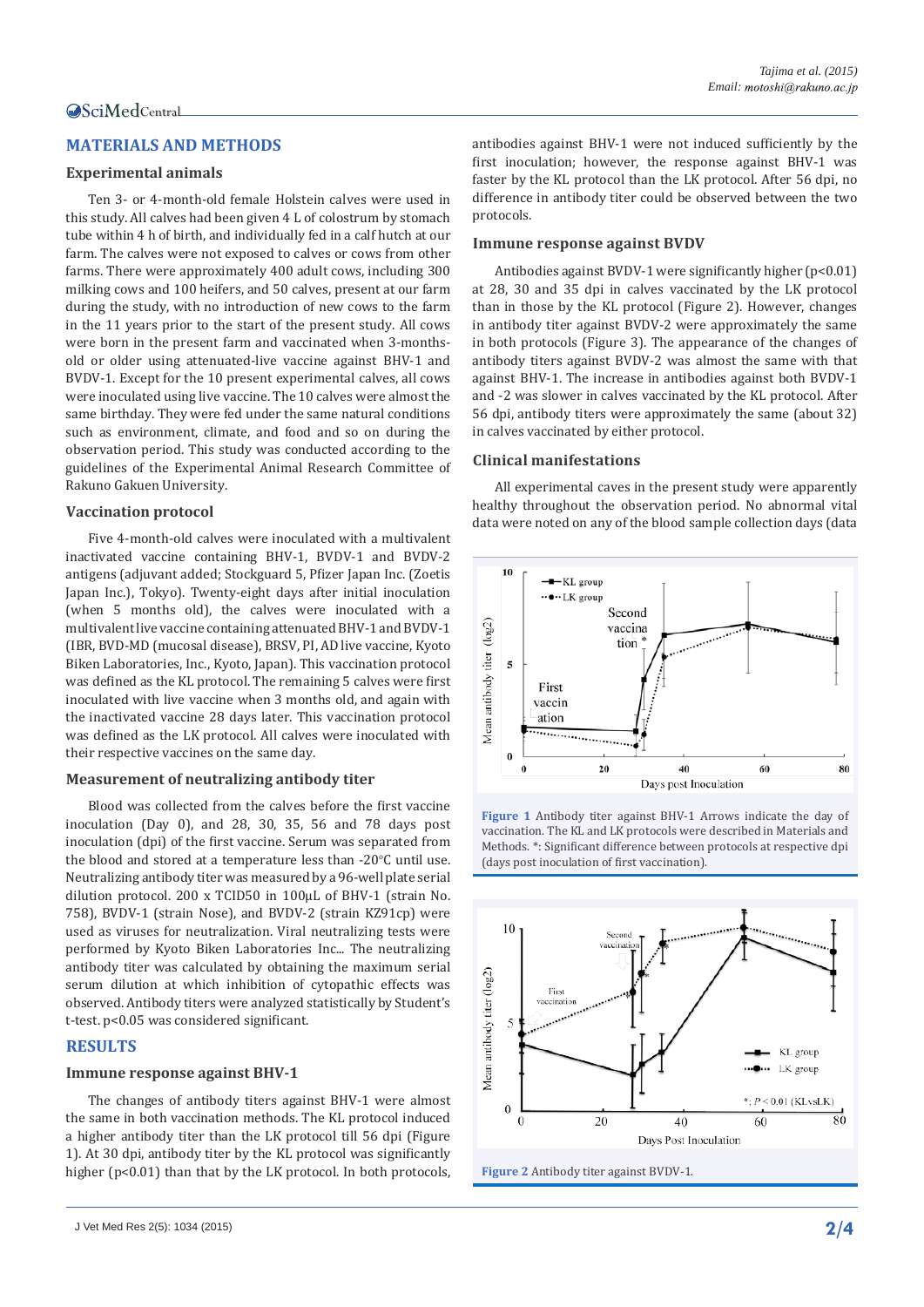## **OSciMedCentral**



not shown). These data indicated that there were no obvious side effects or adverse effects by the combinatorial use of the two types of vaccines.

#### **DISCUSSION**

In the present study, we investigated the efficacy of two vaccination protocols for bovine viral respiratory disease using either modified-live or inactivated multivalent combination vaccines, and observing antibody production response. The LK protocol induced higher levels of BVDV antibody titer than the KL protocol. Although final antibody response against BHV-1 was approximately the same using either vaccination protocol, antibody titer in the LK protocol was higher till 56 dpi. BHV-1, BVDV-1 and -2 antibody titers were approximately equivalent using either protocol by 78 dpi. In Japan, bovine vaccines for respiratory diseases are available only as combination vaccines. The results of the present study suggest that the vaccination protocol should be considered depending on the prevalence of pathogens in each farm or area.

Moennig et al. [10] demonstrated that priming with inactivated vaccine reduced or even prevented viraemia after booster vaccination using the attenuated vaccine, therefore reducing or preventing shedding of the vaccine virus. Thus, the authors recommended the KL protocol for BVDV vaccination. In the present study, antibody responses in the KL protocol were inferior to those in the LK protocol, as shown in Fig. 2. However, because the final antibody titers were not significantly different between the vaccinations protocols, either protocol may be sufficient for immunization.

Generally, higher immune responses are induced by modifiedlive vaccines. In the present study, antibody titers against BHV-1 were elevated after the second vaccination, independent of vaccination protocol. In the LK protocol, antibody response against BHV-1 was not induced after the first vaccination using the modified-live vaccine. This may be possibly due to the presence of remaining maternal antibodies. All calves in the present study had neutralizing antibodies against BHV-1 of 2 to 8 and BVDV of 2 to 32 titers. It has been previously reported that presence of maternal antibodies against BVDV was able to neutralize virus up to 64 titer in the calf immune system [11]. As shown in Figure

J Vet Med Res 2(5): 1034 (2015) **3/4**

2, antibody response against BVDV modified-live vaccine can be seen clearly. These results correspond well with a previous study reporting that immunity by live vaccine was achieved rapidly after administration of a single dose (within 7 to 10 days) [12].

The live vaccine used in the present study did not contain a BVDV-2 strain. In both vaccination protocols, an increase in titer of antibody against BVDV-2 was observed 28 days after the second vaccination (56 dpi). These antibodies may have originated from a cross-reaction with BVDV-1, which was included in the live vaccine. Moennig et al. [10] reported that protection against fetal BVDV-2 infection could be extended with a two-step KL protocol than with a single dose of live vaccine, and that a wide spectrum of cross immunity could be obtained. Interestingly, the inactivated vaccine used in the present study included BVDV-2 antigen, however, the antibody response against BVDV-2 was not as pronounced as it was against BHV-1 and BVDV-1. Therefore, to investigate which protocol is superior for sufficient immunization of BVDV-2, comparison of the diversity in antibody titer between the LK and KL protocols using BVDV-2 live-vaccine may be needed.

Antibody responses to BHV-1 and BVDV vaccines were compared by changing the order of inoculation of modified-live and inactivated vaccines in the presence of maternal antibodies. However, maternal antibodies may have had a minor impact on T-cell response to BVDV [13]. A more detailed investigation examining T-cell activation may be required to compare the efficiency of the KL and LK protocols.

In conclusion, both LK and KL protocol can be immunized sufficiently; however, the rising time of antibody titer was different. When combination vaccines are used, the vaccination protocol should be selected depending on the prevalence of infectious disease in each farm.

#### **ACKNOWLEDGMENT**

The authors express our special thanks to Kyoto Biken Laboratories for their kind assistance in performing antibody titration by the virus neutralization test.

## **REFERENCES**

- 1. [Bätza HJ. \[The new BHV-1 regulation\]. Berl Munch Tierarztl](http://www.ncbi.nlm.nih.gov/pubmed/12784549)  [Wochenschr. 2003; 116: 179-182.](http://www.ncbi.nlm.nih.gov/pubmed/12784549)
- 2. [Moennig V, Houe H, Lindberg A. BVD control in Europe: current status](http://www.ncbi.nlm.nih.gov/pubmed/16164009)  [and perspectives. Anim Health Res Rev. 2005; 6: 63-74.](http://www.ncbi.nlm.nih.gov/pubmed/16164009)
- 3. [Alvarez M, Bielsa JM, Santos L, Makoschey B. Compatibility of a](http://www.ncbi.nlm.nih.gov/pubmed/17669560)  [live infectious bovine rhinotraheitis \(IBR\) marker vaccine and an](http://www.ncbi.nlm.nih.gov/pubmed/17669560)  [inactivated bovine viral diarrhoea virus \(BVDV\) vaccine. Vaccine.](http://www.ncbi.nlm.nih.gov/pubmed/17669560)  [2007; 25: 6613-6617.](http://www.ncbi.nlm.nih.gov/pubmed/17669560)
- 4. [Salt JS, Thevasagayam SJ, Wiseman A, Peters AR. Efficacy of a](http://www.ncbi.nlm.nih.gov/pubmed/17276108)  [quadrivalent vaccine against respiratory diseases caused by BHV-1,](http://www.ncbi.nlm.nih.gov/pubmed/17276108)  [PI3V, BVDV and BRSV in experimentally infected calves. Vet J. 2007;](http://www.ncbi.nlm.nih.gov/pubmed/17276108)  [174: 616–626.](http://www.ncbi.nlm.nih.gov/pubmed/17276108)
- 5. Tizard I. General principles of vaccination and vaccines. Veterinary Immunology an introduction 4th ed., WB Saunders Co., Philadelphia. 1992.
- 6. Victor S. Bovine vaccine and herd vaccination program. In: Large Animal Internal Medicine. 4th ed., Smith BD ed, Mosby Inc., St Louis. 2009; 1591–1605.